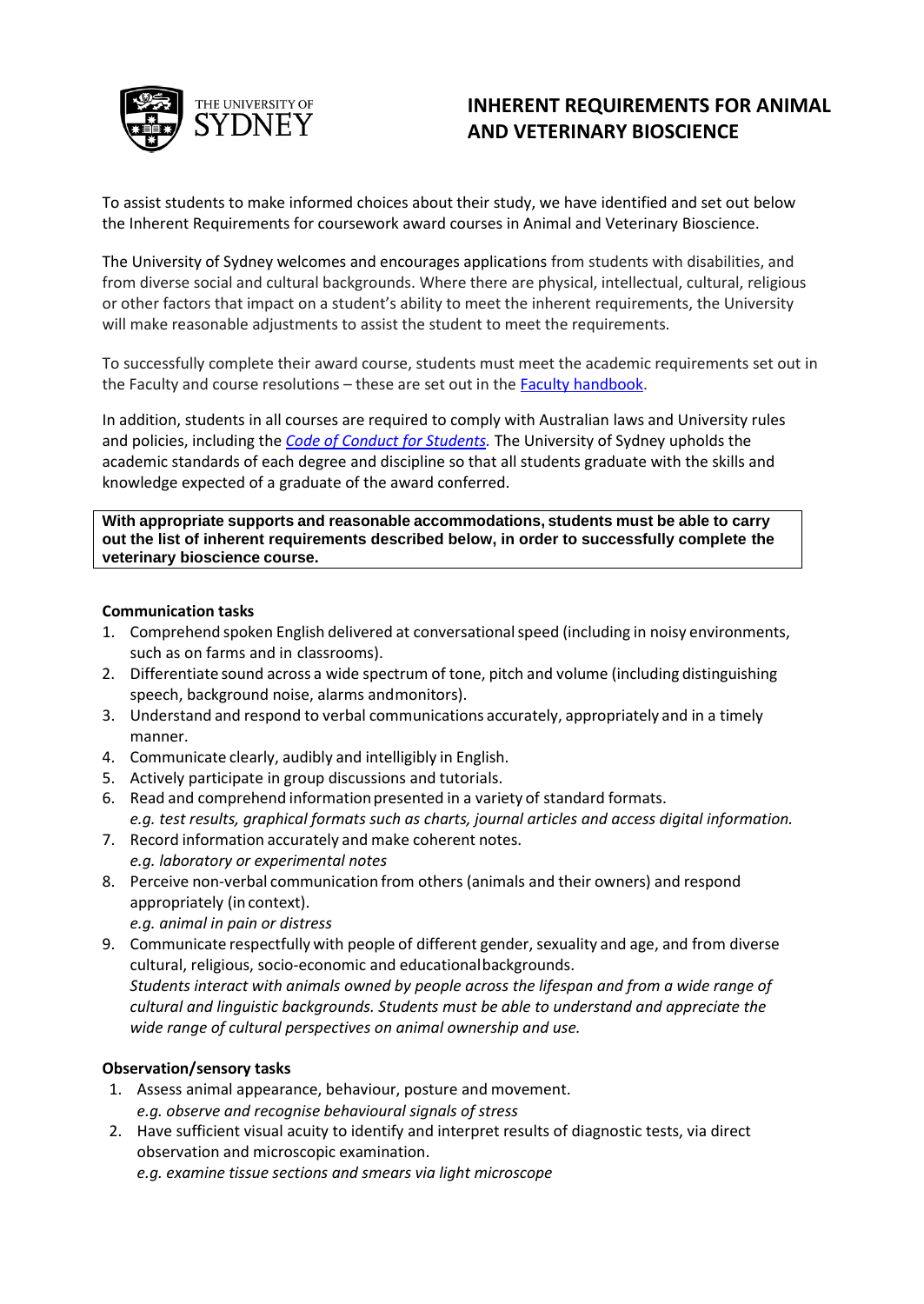# **Physical tasks**

- 1. Gather and interpret information through touch. *e.g. ability to distinguish changes in both hard and soft tissue*
- 2. Physically restrain and inspect a wide variety of animal species. This includes cattle, sheep, poultry, pigs, fish.
	- *e.g. determine the age of a sheep by inspection of the teeth*
- 3. Cleanse hands and forearms using disinfecting products. *This is a work health and safety and patient safety requirement.*
- 4. Wear clothing and masks designed to minimise the spread of infection and protect the wearer from infection or other hazards.
	- *This is a work health and safety and patient safety requirement.*
- 5. Meet immunisation requirements, including those introduced after commencement in the course or program.

*It is compulsory for stud[ents to be immunised for Q fever before entering the cours](http://sydney.edu.au/vetscience/avb/vaccinations.shtml)e. Detail is available on our website: http://sydney.edu.au/vetscience/avb/vaccinations.shtml*

- 6. Effectively manoeuvre around equipment and in confined spaces. *e.g. when yarding cattle and using a cattle crush*
- 7. Work, including sitting, standing and walking for prolonged periods (e.g. 2-4 hours). *e.g. participating in animal management and care on-farm.*
- 8. Attend placements in a range of physical settings, including businesses, farms and research facilities, in a range of geographical locations (e.g. urban, rural) and for the required number of hours.

*Participation in extramural placements on farms and in animal-related businesses and research facilities is a degree requirement. Students may work outdoors, be exposed to a variety of weather conditions and work in areas with uneven ground or uncertain footing. Students may be required to undertake work on weekends and after hours.*

# **Intellectual tasks**

- 1. Gather, comprehend and organiseinformation.
- 2. Integrate theory and knowledge from various sources.
- 3. Develop options and assess and compare their respective merits.
- 4. Accurately recall information withoutreference.
- 5. Accurately undertake arithmeticcalculations.
- *e.g. undertaking calculations related to formulating rations*
- 6. Engage in scientific and clinical reasoning.
- 7. Engage in rational and ethicalreasoning.
- 8. Understand another person'sperspective.
- 9. Maintain a sufficient level of concentration to focus on an activity to completion.

# **Interpersonal and social interactions**

- 1. Participate in compulsory procedures, including those that you may have personal or ethical objections to, or that you find confronting. These include:
	- participating in farm management and animal husbandry procedures across the major and emerging animal industries including procedures, such as tail docking of sheep;
	- observing, assisting or performing humane animal slaughter, both religious and conventional, in accordance with local laws and customs
	- interacting with animal cadavers and cadaveric specimens, including anatomy dissections
	- observing, assisting, performing reproductive procedures including pregnancy diagnosis, semen collection, artificial insemination, embryo manipulation, mating and assisting with birth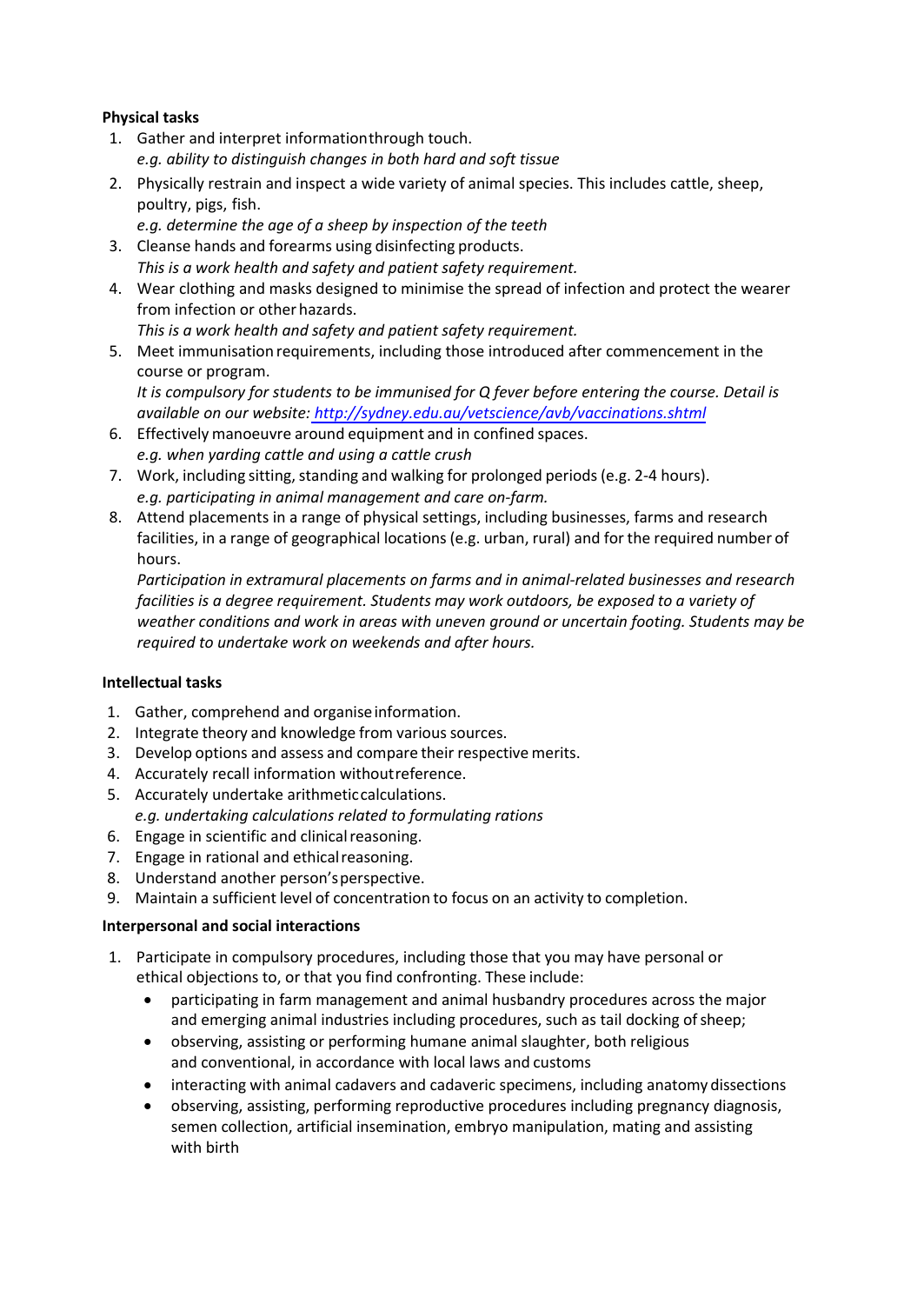- 2. Control the expression of his or her own emotions. *e.g. Give priority to animal care regardless of your own feelings*
- 3. Work effectively in the face of uncertainty and adapt to changing environments. *e.g. learn to make and justify decisions based on the available information, which may be incomplete; recognise and keep up with the changes that constantly occur in the organisation*

## **FREQUENTLY ASKED QUESTIONS**

## *Why have a list of Inherent Requirements for Animal Science Courses?*

We think it's important for students to be aware of the inherent requirements they will need to meet in university subjects and courses. This information enables prospective students to make informed decisions about their subject and career choices. In the case of Animal Veterinary Bioscience and other veterinary and animal science degrees, many of the inherent requirements relate to patient contact. This contact increases with each year of the course and we believe it's important to be clear from the beginning about what is required to be able to successfully complete the course.

Where necessary, after confidential registration of a disability, reasonable adjustments are negotiated for the student with the relevant Faculty. Adjustments to coursework and assessments may also be made for students with carer's responsibilities, or cultural or religious needs. These adjustments may include such things as building and timetabling modifications, recording teaching material and special examination provisions. For fieldwork placements, it may include negotiating with supervisors in advance of the placement for reasonable adjustments. Adjustments must be reasonable and cannot compromise the academic integrity of a course. Reasonable adjustments are provided to assist students to achieve the inherent requirements, not as a substitute for them.

## *How are lists of inherent requirements developed?*

They are developed from the required learning outcomes of the courses. Course structure and content, including learning outcomes, are designed to ensure that the course meets required standards. In addition to meeting general higher education standards.

In the case of many university subjects, the inherent requirements are purely cognitive. In addition to teaching cognitive skills, trains students to diagnose and treat clients and patients. Students' abilities to do this are assessed in structured examinations and students are required to perform supervised care of clients and patients satisfactorily when on placement. Patient and client safety must be ensured at all times and the healthcare institutions, the registered practitioners supervising, and, the University have a duty of care to these patients and clients. Students are required to comply with relevant requirements for placementorganizations.

### *Do I have to make a declaration? Is there an assessment?*

No, the information on inherent requirements is provided for your guidance.

What should I do if I am worried about my ability to successfully undertake a listed inherent requirement? You can make initial contact with a course advisor or with Disability Services to discuss your specific issue. Liaison will occur, if necessary, with appropriate protection of your privacy. The Disability Services Team can be contacted on +61 2 86278422 or [disability.services@sydney.edu.au.](mailto:disability.services@sydney.edu.au)

### *What is an adjustment?*

These are modifications or accommodations made by the University that have the effect of assisting a student with a disability to participate or access something on the same basis as someone without a disability. Common accommodations include aids to vision or hearing (which many people of course wear every day). Disability Services at Sydney University works to support students with disabilities, including negotiating reasonable adjustments for students. These adjustments are frequently related to assessment, e.g. extra time in examinations, allowing students to type instead